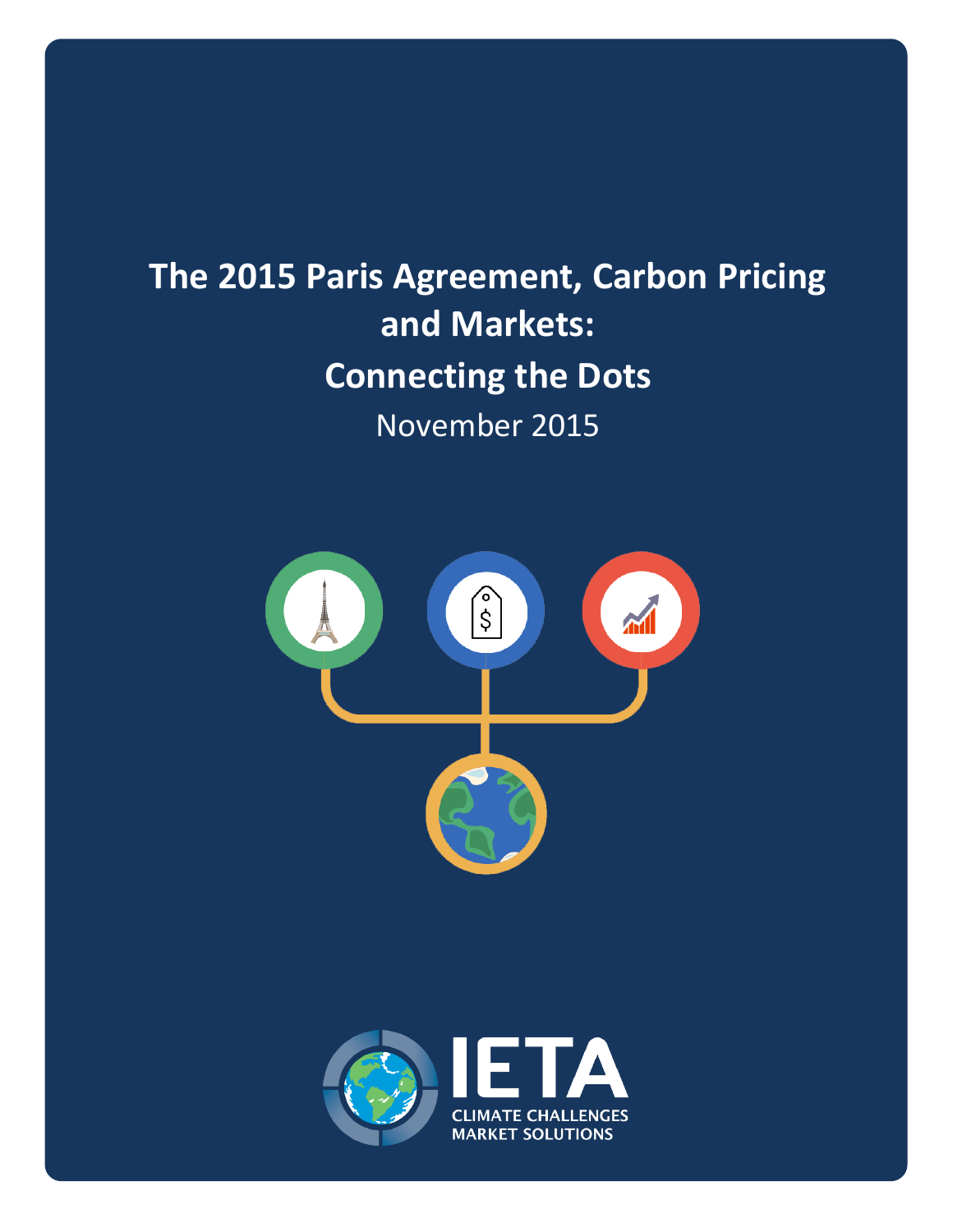

## **The Paris 2015 Agreement and the INDCs**

This year is arguably the most important year thus far for **climate action** worldwide. In December, governments will meet in **Paris** at the **United Nations Framework Convention on Climate Change's (UNFCCC) 21st Conference of the Parties (COP)** to discuss a global agreement to reduce greenhouse gas (GHG) emissions and tackle climate change. COP 21 will determine what global climate actions will look like in the years ahead. The declared goal is to reach a level of ambition that is able to ensure that global warming is kept below the IPCC's 2°C average.

In the run up to COP 21, countries were encouraged to put forward their **Intended Nationally Determined Contributions** (**INDCs**). An INDC can be seen as a statement outlining the level of commitment each government intends to make towards the overall goal, and how it will achieve this target. The very core of an INDC is constituted by the mitigation goal that each country is embracing, expressed in terms of GHG emissions reduction (or, in some cases, in terms of GHG intensity reduction).

To date, **155 countries have submitted their INDCs**, as represented by the map below. Several countries state in their INDCs that the level of commitment they are putting forward is conditional upon having **access to international carbon markets in the 2015 Agreement**. Overall, nearly 80 INDCs mention the use of markets. **The UNFCCC's INDC [Synthesis Report,](http://unfccc.int/resource/docs/2015/cop21/eng/07.pdf) released on 30 October, also highlights the fact that over half of the INDC's submitted to date plan to use or are considering the use of market mechanisms.** This is crucial, for example, for countries that are fully industrialised and have high carbon abatement costs and for countries whose emissions originate in sectors with limited abatement opportunities because of technology constraints. Carbon markets not only bring a needed source of finance, but they also provide good governance and strong accounting frameworks that allow for technology transfers to be a win-win for both participants in a transaction.

Many observers expect INDCs to become the floor  $-$  not the ceiling  $-$  of the level of ambition that each country brings to COP 21 in Paris. Access to an **international carbon market** can enable countries to put forward **stronger commitments**, going beyond their domestic capabilities. Some INDCs specify that in addition to their domestic contributions, an additional level of reductions could be achieved with access to market-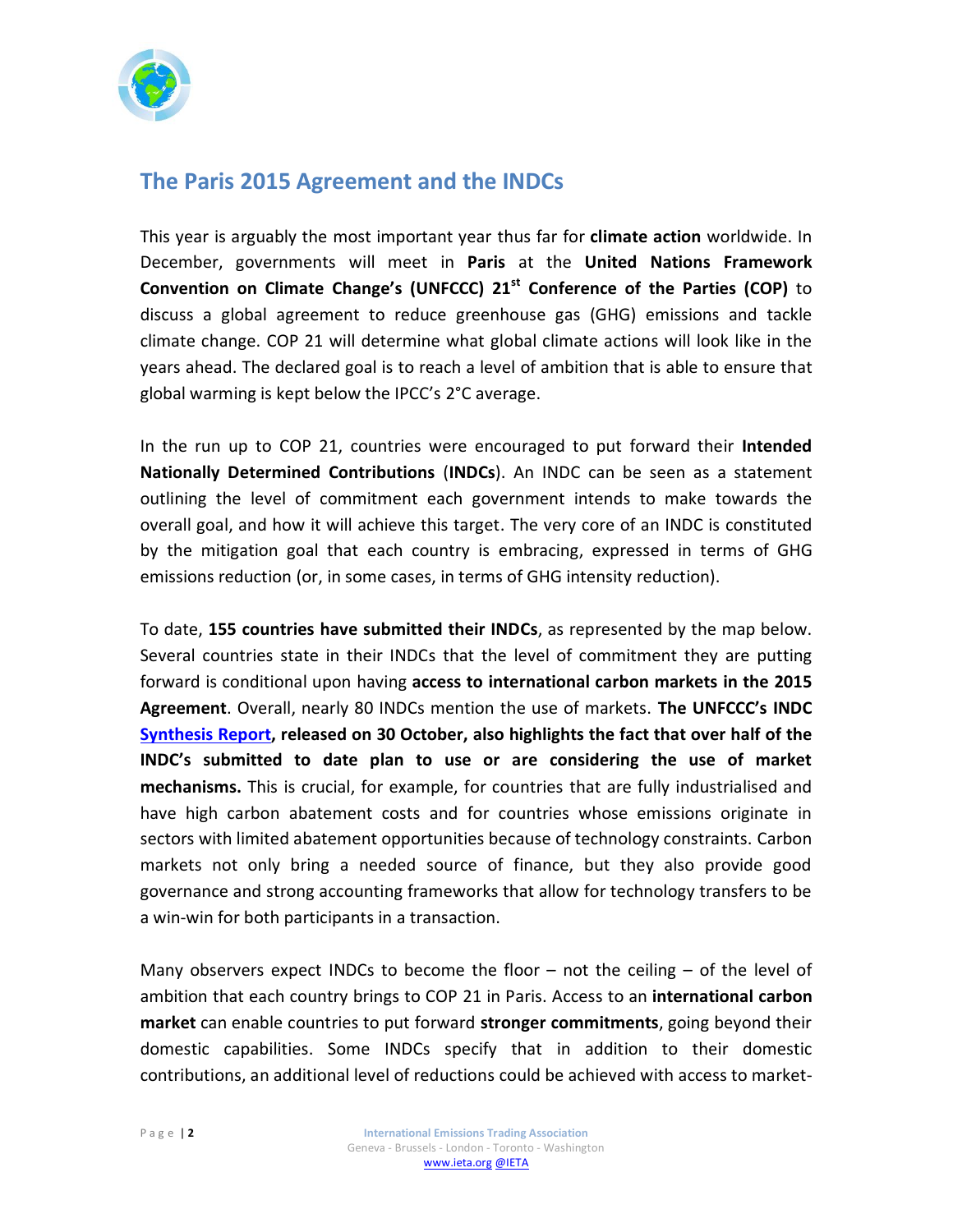

based mechanisms such as the **CDM, REDD+** or other **bilateral or international market linkages**.



Nevertheless, the mitigation goal outlined in the **INDC** then needs to be **translated into concrete actions** contained in domestic **climate policies**, between now and the specified target year (2025 or 2030) in order for it to achieve actual emissions reductions.

Some countries already have a long history of successful carbon pricing policies. Most of the frontrunners began modestly and improved their systems over time. The early examples inspired others to follow with systems tailored to their unique needs. The following section looks at the state of play of carbon pricing worldwide.

## **Carbon Pricing Around the World**

An increasing number of jurisdictions are implementing **domestic climate policies** and, more specifically, are **pricing GHG emissions**. In most cases, **carbon pricing policies** take the form of an **emissions trading system (ETS)**, but some jurisdictions have also implemented carbon taxes. To date, 55 jurisdictions, including 35 national and 20 subnational jurisdictions, have implemented an ETS as a way to put a price on carbon. By early 2015, jurisdictions accounting for 40% of global GDP had introduced an ETS.<sup>1</sup>

The first major jurisdiction to implement a large-scale ETS was the EU, which launched the **[EU ETS](https://ieta.wildapricot.org/resources/Resources/Case_Studies_Worlds_Carbon_Markets/euets_case_study_may2015.pdf)** in 2005. To date, the EU ETS is the world's largest in terms of scope and

 $\overline{a}$ 

<sup>&</sup>lt;sup>1</sup> [ICAP Status Report 2015](https://icapcarbonaction.com/status-report-2015)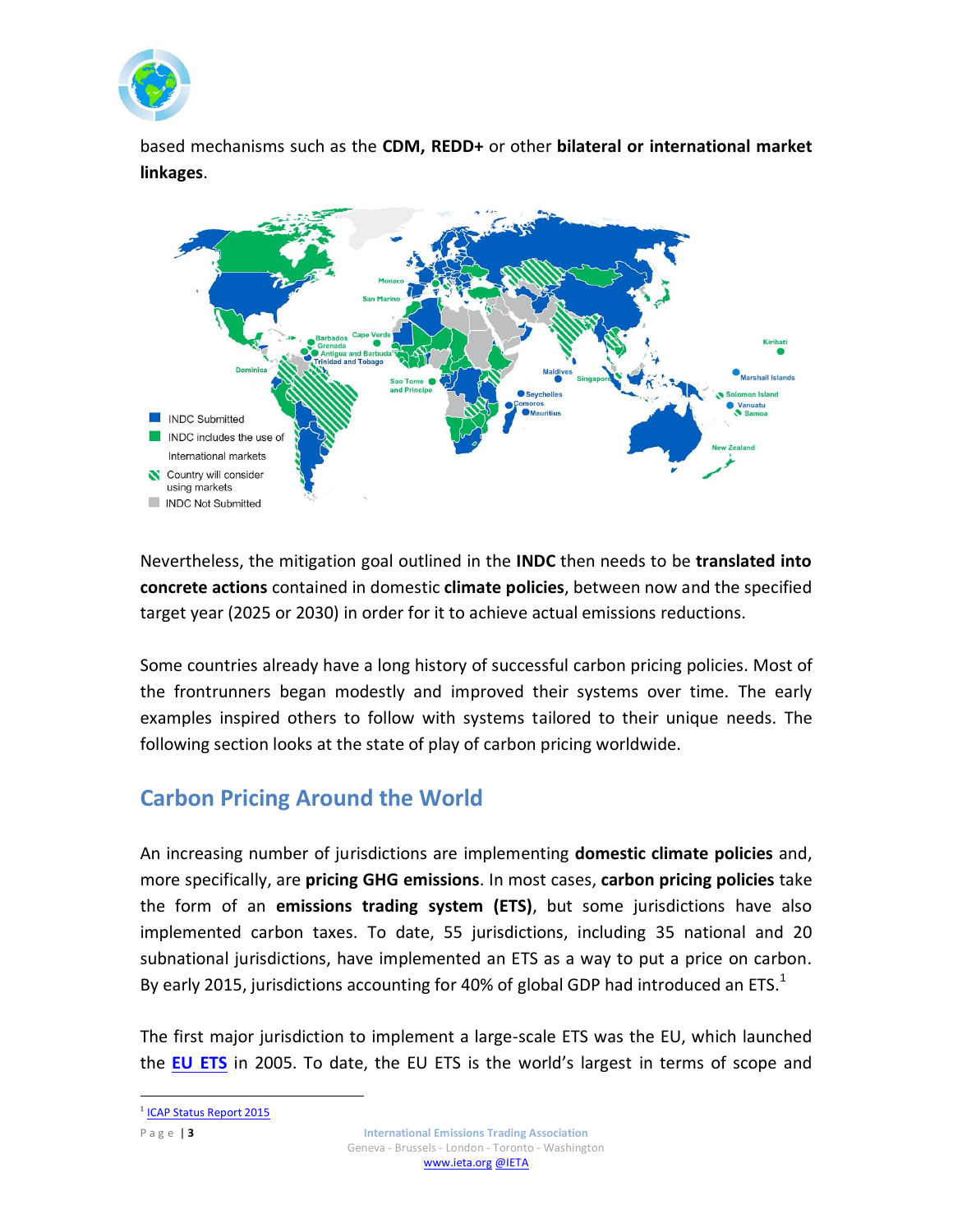

covers over 11,000 installations across the 28 EU Member States plus Norway, Iceland and Liechtenstein.

In North America, **[California](https://ieta.wildapricot.org/resources/Resources/Case_Studies_Worlds_Carbon_Markets/california_case_study-may2015.pdf)**, **[Québec](https://ieta.wildapricot.org/resources/Resources/Case_Studies_Worlds_Carbon_Markets/quebec_case_study-may2015.pdf)**, **[Alberta](https://ieta.wildapricot.org/resources/Resources/Case_Studies_Worlds_Carbon_Markets/alberta_case_study-may2015.pdf)** and **nine [north-eastern US states](https://ieta.wildapricot.org/resources/Resources/Case_Studies_Worlds_Carbon_Markets/rggi_ets_case_study-may2015.pdf)** (operating as the Regional Greenhouse Gas Initiative, or RGGI) have also set up an ETS. In Asia, **[China](https://ieta.wildapricot.org/resources/Resources/Case_Studies_Worlds_Carbon_Markets/china-emissions-trading-case%20study_cdc_climat_ieta%20march_2015.pdf)** hosts seven regional systems and is preparing for a national ETS, while **[South Korea](https://ieta.wildapricot.org/resources/Resources/Case_Studies_Worlds_Carbon_Markets/republicofkorea_case%20study_june_2015.pdf)**, **[New Zealand](https://ieta.memberclicks.net/assets/CaseStudy2015/new_zealand_case_study_may2015.pdf)** and **[Kazakhstan](https://ieta.wildapricot.org/resources/Resources/CaseStudy2015/kazakhstan_case_study_may2015.pdf)** have national emissions trading systems. **[Switzerland](https://ieta.wildapricot.org/resources/Resources/CaseStudy2015/switzerland_case_study_may2015.pdf)** also has a robust ETS and is aiming to link its system with the EU market. A number of national and sub-national jurisdictions, in green in the map below, are currently in the process of designing an ETS.

Additionally, South Africa and Mexico have implemented or are in the process of implementing carbon pricing policies in the form of a carbon tax that can be partially offset through the use of carbon credits. Chile also adopted a carbon tax program in 2014. For more information on the World's Carbon Markets, please visit [IETA's website](http://www.ieta.org/worldscarbonmarkets).



With South Korea's launch of its ETS in 2015 and China's recent announcement of plans for a national ETS in 2017, **emissions trading is gaining traction as the preferred type of carbon pricing policy** for many governments around the world, as summarized in the map above. Countries that are in the process of designing their own climate policies can draw from the success stories of carbon pricing worldwide, learning from both the achievements and the challenges.